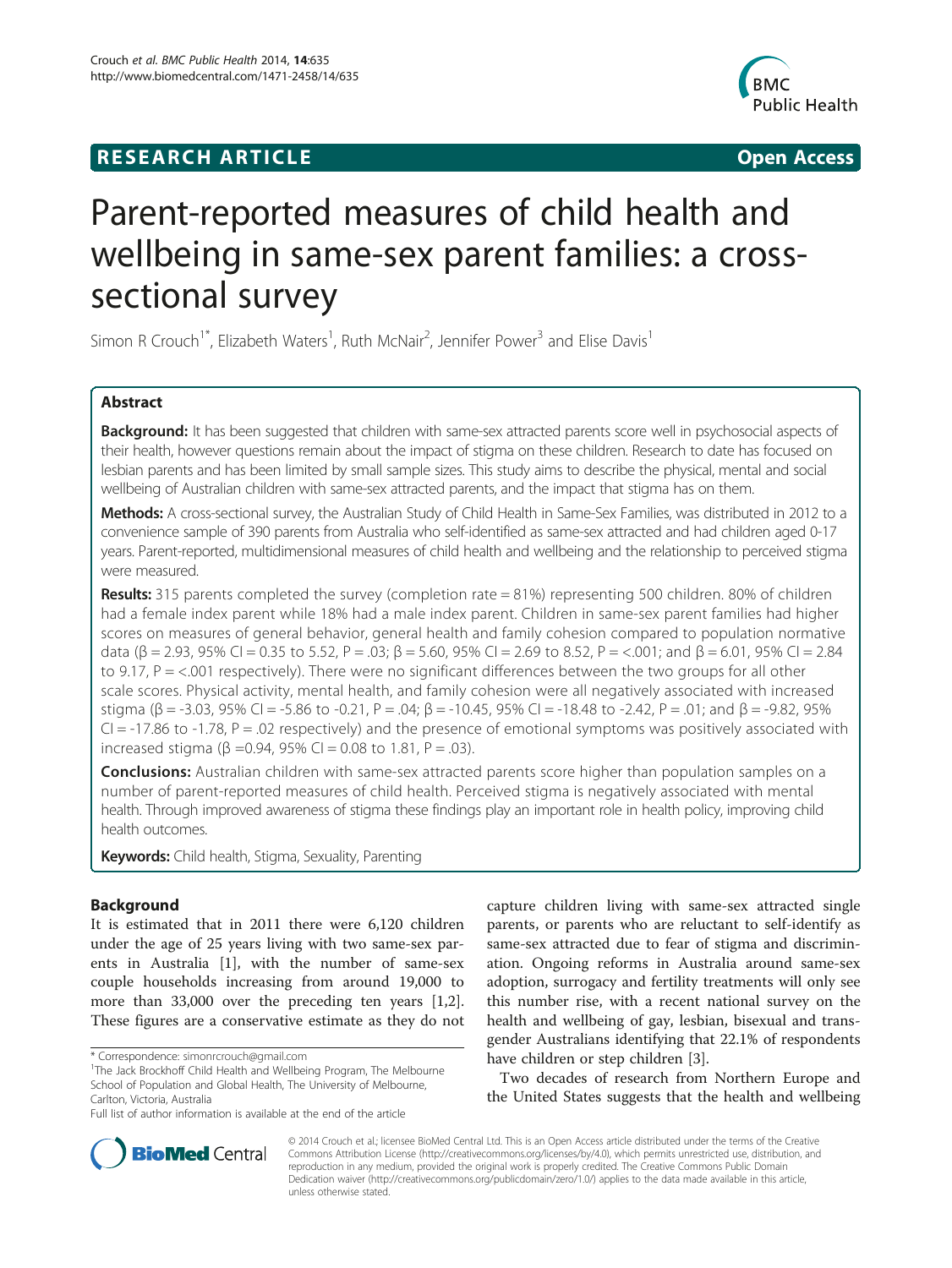of children with same-sex attracted parents is no different when compared to children from other family backgrounds, particularly in relation to social and emotional development and educational outcomes [[4-6](#page-10-0)]. Stacey and Biblarz (2001) argue however that a more detailed consideration of the literature identifies a number of areas that do not necessarily follow this commonly acknowledged 'no difference' consensus [\[7](#page-10-0)]. This includes a focus on sexual orientation, although it is now generally accepted that child sexual orientation is not a measure of quality parenting [\[7](#page-10-0)]. In fact, a number of authors agree that simply asking a question that compares the sexual orientation of children with same-sex parents to children with heterosexual parents reinforces a heterosexist viewpoint that stigmatises same-sex families [\[8\]](#page-10-0).

What the research is beginning to show however is the importance of such stigmatisation, as it is a key factor that impacts on the health and wellbeing of children with same-sex attracted parents [[4](#page-10-0),[9-15\]](#page-10-0). Numerous studies have found that when there is perceived stigma, experienced rejection or homophobic bullying, children with same-sex attracted parents are more likely to display problems in their psychosocial development [[16](#page-10-0)-[22\]](#page-10-0). These experiences and their impacts differ globally with children from the US experiencing more homophobia, and associated higher levels of problem behaviour, when compared to children from the Netherlands [\[17\]](#page-10-0). The only Australian study to date to consider these issues identified high levels of bullying toward children with same-sex attracted parents but did not consider health outcomes [\[21\]](#page-10-0).

Previous research has taken a narrow perspective when considering broader aspects of health, limiting data to a few common childhood ailments [\[23](#page-10-0)]. Prevention, early intervention, continuity of care and integration of healthcare services are particularly important for child health during early years [\[24](#page-10-0)] and it has been suggested that lesbian parents perceive barriers when dealing with the healthcare system in Australia [[25](#page-10-0)]. As such it is important to determine whether potential barriers, such as perceived stigma, have an impact on the physical wellbeing of children with same-sex attracted parents.

When considering child health in same-sex parent families, research on the role of parent gender is conflicted. While some studies suggest that mothers are more emotionally invested in raising children than fathers are in general [[26-28\]](#page-10-0), further work suggests that absent fathers may be detrimental to self-rated cognitive and physical competence [[29](#page-10-0)]. Regardless of gender however it is becoming clear that same-sex attracted parents construct their parenting roles more equitably than heterosexual parents and this may be of benefit to family functioning [[30\]](#page-10-0). With this in mind it should be noted that there is a lack of research looking at male same-sex parented families [[31](#page-10-0)], and too often authors

extrapolate results from research on lesbian parenting to the whole range of same-sex families [[32](#page-10-0)]. When studies have looked at gay male parents it is usually in the context of a kinship arrangement where the father acts as a sperm donor [[33](#page-10-0)].

Studies to date have often relied on small samples. Such sample sizes limit statistical analysis and the wider application of findings to the broader community. Convenience samples are also commonly used and are often fraught with problems. As participants are self-selecting such studies are open to accusations of bias that might skew results in favour of same-sex parent families and capture only specific subsets of the gay and lesbian community [[34\]](#page-10-0). It is not clear whether such bias is at play in previous samples however, but by employing recruitment strategies that actively seek to reach a broad range of families a more representative sample can be achieved [[35\]](#page-10-0). In some contexts researchers have aimed to overcome limitations of convenience sampling by extrapolating same-sex attracted parents from population surveys [[36\]](#page-10-0). In such cases many assumptions are made as samesex attraction is presumed based on other demographic characteristics (such as children indicating two parents of the same gender). This limits data to same-sex couple families and does not allow for a broader representation of the community, such as single same-sex attracted parents and co-parenting arrangements to name but two [[37\]](#page-10-0). In Australia current political and cultural discourse does not allow the capturing of sexual orientation in national population surveys. Although household surveys may be of benefit, cost constraints and likely small sample sizes make them impractical and as such the only methodology available to capture child health in the context of same-sex parent families is through convenience sampling. By utilising strategic and broad ranging recruitment techniques however, the best available study population can be achieved under difficult research constraints.

The overall aim of this study was to understand the multidimensional experiences of physical, mental and social wellbeing of children in same-sex parent family contexts, in addition to providing a contemporary policy relevant profile of the diversity and complexity of families and their social and physical environments [\[38](#page-10-0)]. The objectives were: to describe the characteristics of a convenience sample of families with at least one samesex attracted parent; to measure the physical, mental and social wellbeing of children living in this context; and to determine the relationship between perceived stigma and child health and wellbeing.

# Methods

The full methodology for the Australian Study of Child Health in Same-Sex Families is described in the study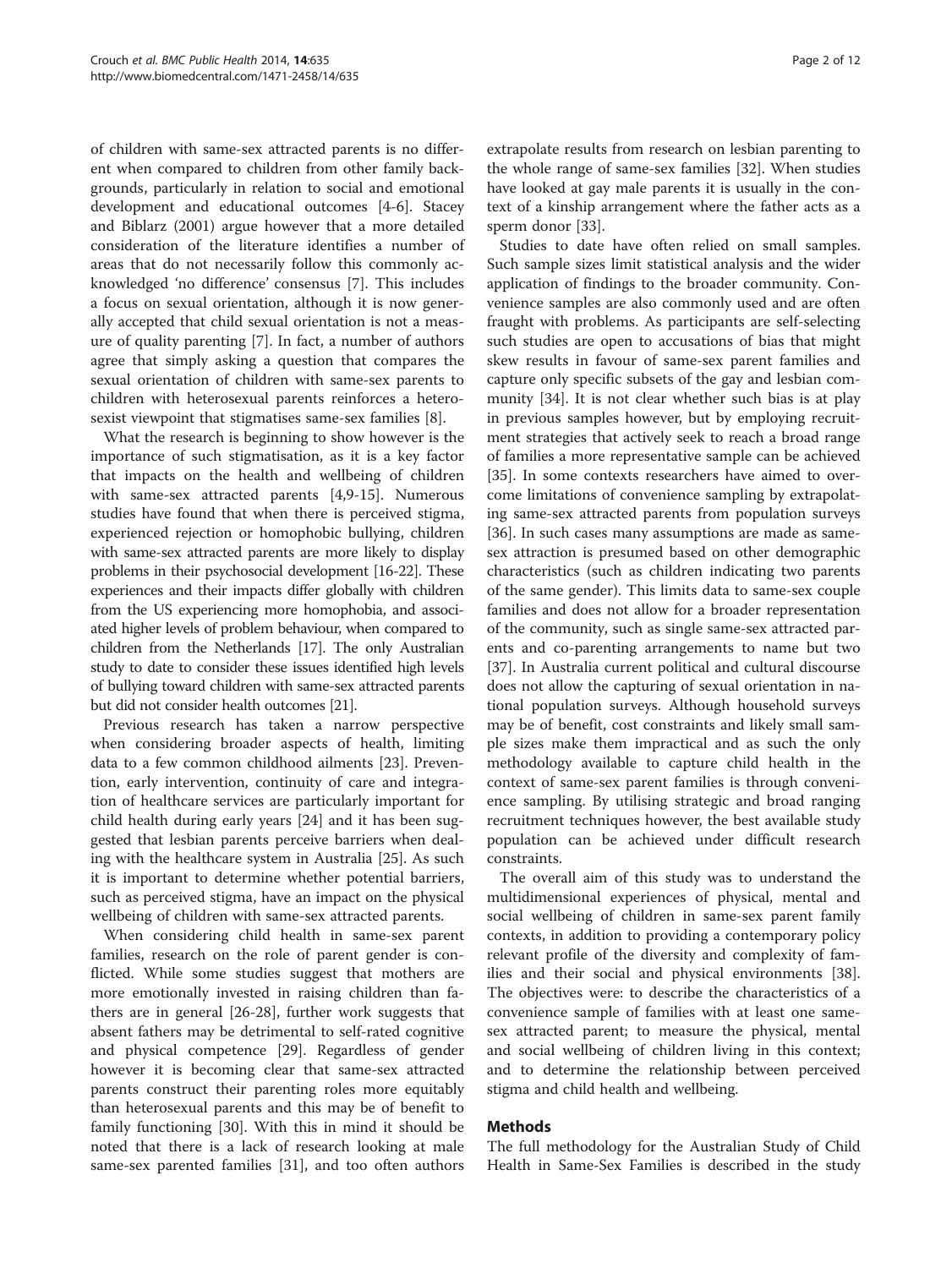protocol [\[38](#page-10-0)], while the methods relating to the results presented here are summarised below.

#### Study participants and data collection

The study, named the Australian Study of Child Health in Same-Sex Families (ACHESS), was conducted throughout Australia using a confidential cross-sectional survey to collect data between May and December 2012. Strategies were employed to contact same-sex attracted parents who both identified with the gay and lesbian community, and those who were less engaged [\[35](#page-10-0)]. The survey was available to complete online and in paper form. Data was collected from index parents who self-identified as being same-sex attracted, were residing in Australia, and were over the age of 18 years. Parents reported information for all children under the age of 18 years. The convenience sample was recruited using online and traditional recruitment techniques, accessing same-sex attracted parents through news media, community events and community groups. Three hundred and ninety eligible parents contacted the researchers in the first instance with two reminders for non-completion. Population normative data was available for two of the survey instruments, the Child Health Questionnaire (from the Health of Young Victorians Survey, HOYVS) [\[39](#page-10-0)] and the Strengths and Difficulties Questionnaire (from the Victorian Child Health and Wellbeing Survey, VCHWS) [[40\]](#page-10-0).

#### Survey instrument

Survey preparation comprised a scoping review of the literature [[38\]](#page-10-0), consultations with same-sex attracted parents and adult children with same-sex attracted parents. The survey was constructed around embedded, established, psychometrically validated and reliable measures of child health which included the Child Health Questionnaire (CHQ), the Infant Toddler Quality of Life survey (ITQOL), and the Strengths and Difficulties Questionnaire [\[38](#page-10-0)]. Standard demographic characteristics from population surveys and previous work with same-sex parent families were included [\[41,42](#page-10-0)]. The survey aimed to identify a contemporary picture of same-sex parent family socioeconomic contexts and family structures. Child health and wellbeing and perceived stigma were the two main outcome measures.

#### Family structure and socioeconomic context

Parents were asked to report on their sexual orientation, current socioeconomic context, methods of family formation, and family structure as listed in Table [1.](#page-3-0)

#### Child health and wellbeing

Common childhood conditions were recorded, as well as breastfeeding data and current immunisation status. Child health was measured using three scales. The Child Health Questionnaire (CHQ), for children aged 5-17 years, and the complementary Infant Toddler Quality of Life survey (ITQOL), for children aged 0-4 years, were used to measure multidimensional aspects of functioning and health-related quality of life [[43,](#page-10-0)[44\]](#page-11-0). These instruments produce scores from 0-100 for child health across a number of scales, with higher scores representing better health and/or wellbeing.

The Strengths and Difficulties Questionnaire (SDQ) is a brief behavioural screening questionnaire with five scales for children aged 3-17 years [[45\]](#page-11-0). Individual scale scores range from 0-10, with a total difficulties score ranging from 0-40 (excluding the prosocial scale). A lower score indicates better social and emotional wellbeing, with the exception of the prosocial scale where a higher score indicates better social and emotional wellbeing.

#### Perceived stigma

Measures of perceived stigma were based on the stigmatisation scale for lesbian-parent families developed by Bos et al, the Bos Stigmatisation Scale (BSS) [\[18](#page-10-0)]. This was adapted to represent all same-sex attracted parents. Parents were asked to indicate how often in the past year their family had experienced stigma related to the their same-sex attraction (eg have people gossiped about you and your family, have people excluded you and your family?). Each of the seven items is scored from 1 (never) to 3 (regularly) with the final score being the mean of all items. A higher score represents more frequent experiences of perceived stigma. Internal consistency of the adapted scale was good and compared favourably to the internal consistency in its original setting (Cronbach's  $\alpha = 0.76$  vs Cronbach's  $\alpha$  = 0.72) [[18](#page-10-0)].

#### Data management and analysis

Online surveys were automatically recorded into a database during survey completion and then exported into Microsoft Excel for Mac, version 14.0.2. Paper surveys were double entered into the spreadsheet for cleaning and scoring. Initially, descriptive statistics were used to describe health and wellbeing. For the CHQ and SDQ complete normative datasets were available for comparison from the Health of Young Victorians Survey (HOYVS) and the Victorian Child Health and Wellbeing survey (VCHWS) respectively [\[39,40](#page-10-0)].

#### The health of young victorians survey (HOYVS)

The HOYVS was a school-based epidemiological study of the health and wellbeing of children aged 5-18 years conducted to provide Australian normative data for the CHQ and establish its reliability and validity in the Australian context [\[39\]](#page-10-0). A two stage stratified design selected 24 primary and 24 secondary schools across Victoria, Australia, within each educational sector followed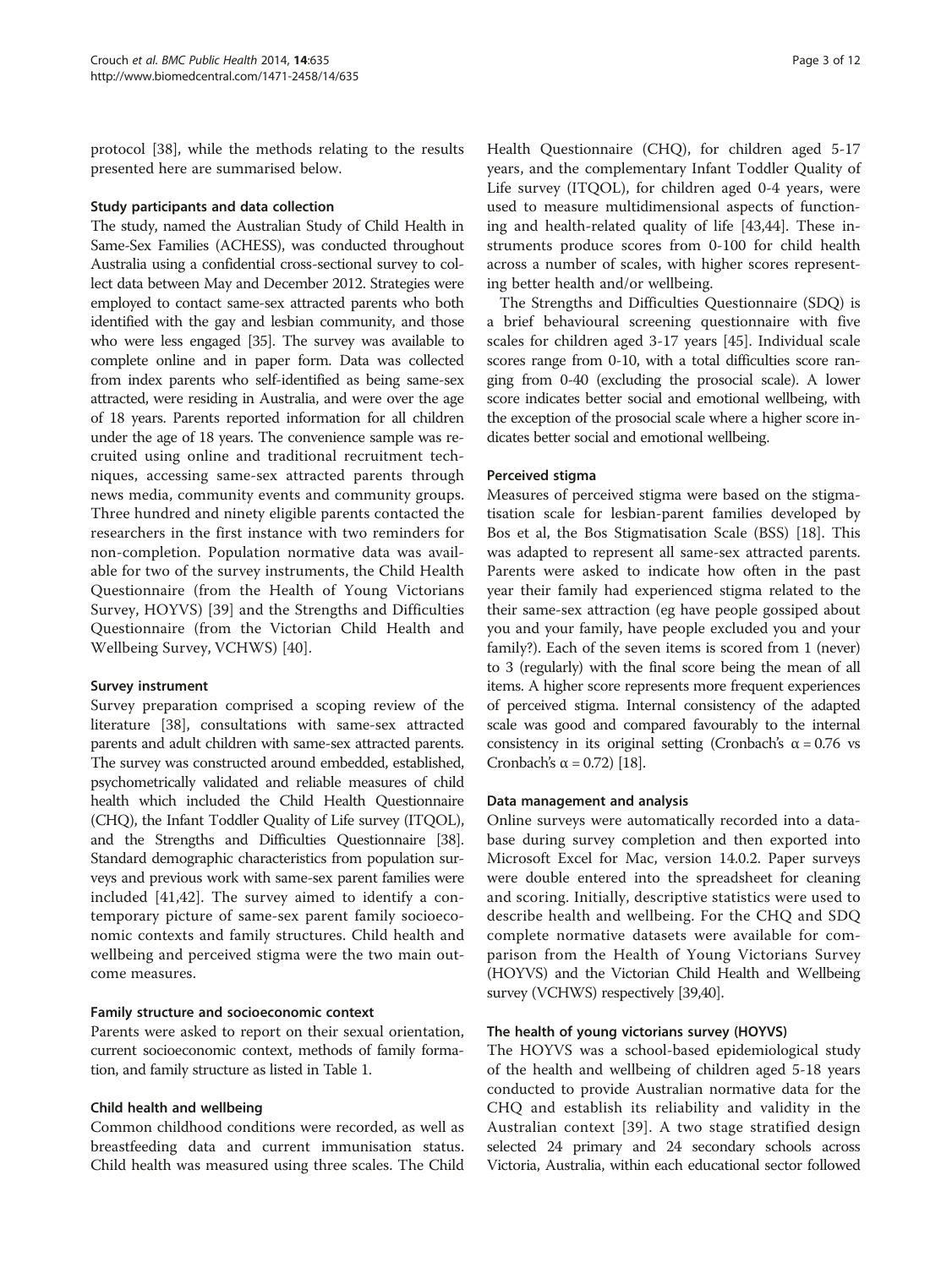# <span id="page-3-0"></span>Table 1 Child demographic characteristics

|                                           |                                     | Number of children (%)        |                                    |  |
|-------------------------------------------|-------------------------------------|-------------------------------|------------------------------------|--|
| Child demographic characteristics         | All children (n = 500) <sup>a</sup> | With male parent/s $(n = 91)$ | With female parent/s ( $n = 400$ ) |  |
| Gender                                    |                                     |                               |                                    |  |
| Male                                      | 264 (53)                            | 49 (54)                       | 214 (54)                           |  |
| Female                                    | 230 (46)                            | 40 (44)                       | 182 (46)                           |  |
| Mean age, years                           | 5.12                                | 3.86                          | 5.43                               |  |
| Median age, years                         | 4                                   | $\overline{2}$                | 4                                  |  |
| Age range, years                          | $0 - 17$                            | $0 - 16$                      | $0 - 17$                           |  |
| Geographical location                     |                                     |                               |                                    |  |
| Inner metropolitan                        | 261 (52)                            | 64 (70)                       | 195 (49)                           |  |
| Outer metropolitan                        | 123 (25)                            | 10(11)                        | 106(27)                            |  |
| Regional center                           | 69 (14)                             | 3(3)                          | 66 (17)                            |  |
| Rural                                     | 35(7)                               | 8(9)                          | 27(7)                              |  |
| Remote                                    | 1 (< 1)                             | 0(0)                          | 1 (< 1)                            |  |
| Other                                     | 8(2)                                | 3(3)                          | 5(1)                               |  |
| State                                     |                                     |                               |                                    |  |
| Victoria                                  | 244 (48)                            | 41 (45)                       | 196 (49)                           |  |
| New South Wales                           | 89 (18)                             | 26 (29)                       | 63 (16)                            |  |
| Queensland                                | 74 (15)                             | 3(3)                          | 71 (18)                            |  |
| Western Australia                         | 30(6)                               | 6(7)                          | 24(6)                              |  |
| South Australia                           | 26(5)                               | 6(7)                          | 18(5)                              |  |
| Australian Capital Territory              | 23(5)                               | 6(7)                          | 17(4)                              |  |
| Tasmania                                  | 14(3)                               | 3(3)                          | 11(3)                              |  |
| Country of birth                          |                                     |                               |                                    |  |
| Australia                                 | 427 (85)                            | 31(34)                        | 387 (97)                           |  |
| India                                     | 36(7)                               | 36 (40)                       | 0(0)                               |  |
| <b>USA</b>                                | 21(4)                               | 20 (22)                       | 1 (< 1)                            |  |
| UK                                        | 6(1)                                | 0(0)                          | 6(2)                               |  |
| New Zealand                               | $2$ (<1)                            | 1(1)                          | 1 (< 1)                            |  |
| Thailand                                  | 1 (< 1)                             | 1(1)                          | 0(0)                               |  |
| Other                                     | 7(1)                                | 2(2)                          | 5(1)                               |  |
| Language                                  |                                     |                               |                                    |  |
| English only                              | 444 (89)                            | 65 (71)                       | 374 (93)                           |  |
| Language other than English               | 56 (11)                             | 26 (29)                       | 26(7)                              |  |
| Index parent's highest level of education |                                     |                               |                                    |  |
| 4 years high school                       | 8(2)                                | 0(0)                          | 8(2)                               |  |
| Year 12                                   | 28 (6)                              | 7(8)                          | 21(5)                              |  |
| Diploma or certificate                    | 77 (15)                             | 11(12)                        | 61 (15)                            |  |
| Undergraduate degree                      | 133 (27)                            | 33 (36)                       | 98 (25)                            |  |
| Postgraduate degree                       | 232 (46)                            | 36 (40)                       | 194 (49)                           |  |
| Other                                     | 19(4)                               | 4(4)                          | 15(4)                              |  |
| Household income (AUD)                    |                                     |                               |                                    |  |
| \$10,000-\$19,000                         | 13(3)                               | 0(0)                          | 13(3)                              |  |
| \$20,000-\$29,999                         | 25(5)                               | 4(4)                          | 16(4)                              |  |
| \$30,000-\$59,999                         | 56 (11)                             | 4(4)                          | 50 (13)                            |  |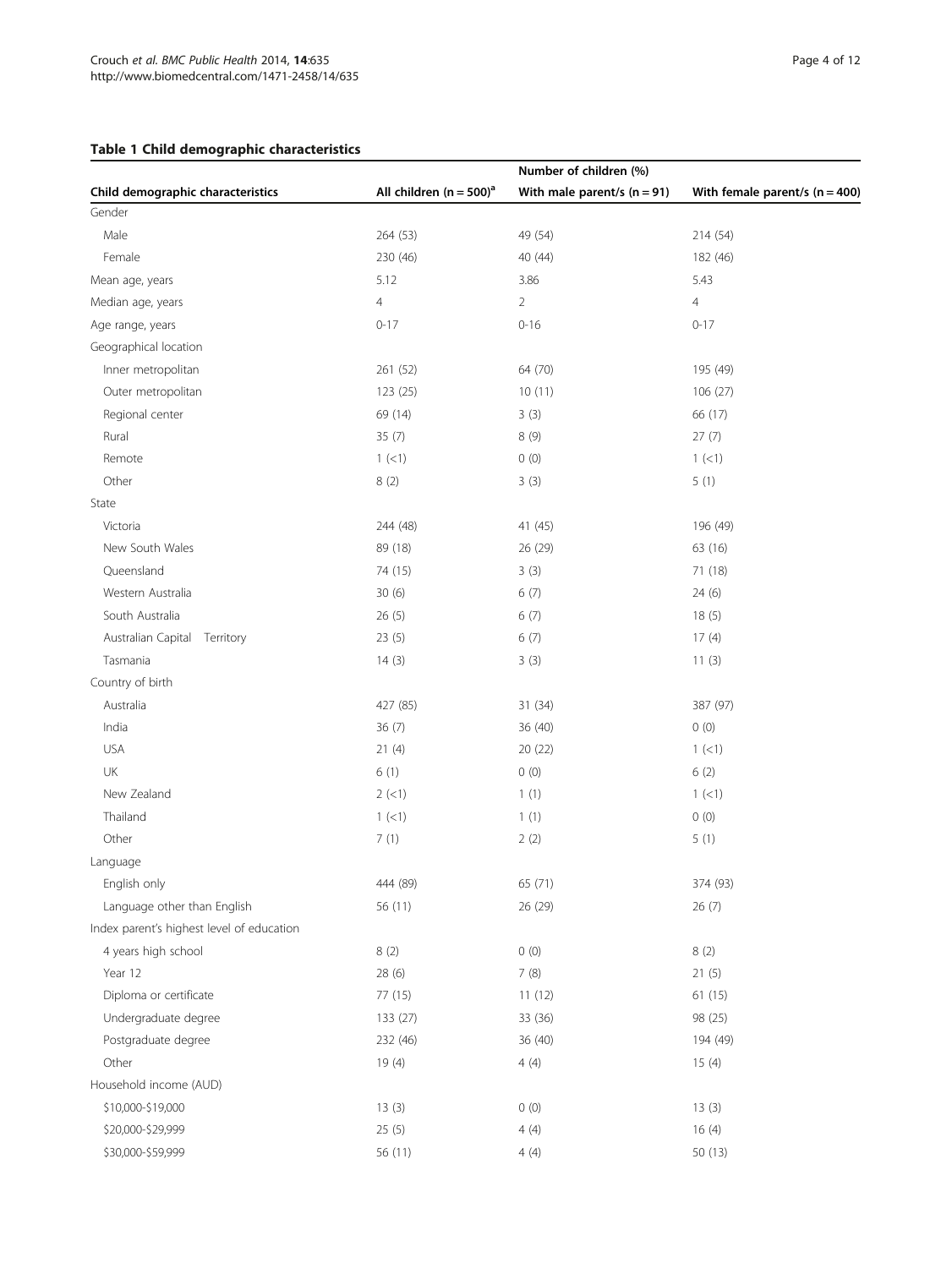# Table 1 Child demographic characteristics (Continued)

| \$60,000-\$99,999                                                       | 112 (22) | 11(12)  | 101(25)  |
|-------------------------------------------------------------------------|----------|---------|----------|
| \$100,000-\$149,999                                                     | 129 (26) | 23 (25) | 106 (27) |
| \$150,000-\$249,999                                                     | 95 (19)  | 22 (24) | 71 (18)  |
| \$250,000 or more                                                       | 70 (14)  | 27(30)  | 43 (10)  |
| Index parent's sexual orientation                                       |          |         |          |
| Lesbian                                                                 | 344 (69) |         | 337 (84) |
| Gay                                                                     | 92 (18)  | 85 (93) | 7(2)     |
| Bisexual                                                                | 41 (8)   | 1(1)    | 40 (10)  |
| Queer                                                                   | 11(2)    | 2(2)    | 9(2)     |
| Heterosexual                                                            | 3(1)     | 0(0)    | 3(1)     |
| Other                                                                   | 9(2)     | 3(3)    | 4(1)     |
| Transgender parent                                                      | 6(1)     | 2(2)    | 1 (< 1)  |
| Child relationship to index parent <sup>b</sup>                         |          |         |          |
| Biological child                                                        | 310 (62) | 46 (51) | 256 (64) |
| Non-biological child                                                    | 123 (24) | 18(20)  | 104 (26) |
| Partner's biological child                                              | 98 (20)  | 17 (19) | 80 (20)  |
| Fostered                                                                | 13(3)    | 8(9)    | 5(1)     |
| Adopted                                                                 | 2(<1)    | 2(2)    | 0(0)     |
| Parent relationship status at time of conception, fostering or adoption |          |         |          |
| Current relationship                                                    | 347 (69) | 66 (73) | 279 (70) |
| Index parent's previous heterosexual relationship                       | 50 (10)  | 10(11)  | 40 (10)  |
| Index parent's previous same-sex relationship                           | 37(7)    | 2(2)    | 35(9)    |
| While index parent single                                               | 33(7)    | 8(9)    | 23(6)    |
| Partner's previous heterosexual relationship                            | 19(4)    | 0(0)    | 19(5)    |
| While partner single                                                    | 2(<1)    | 2(2)    | 0(0)     |
| Other                                                                   | 5(1)     | 0(0)    | 2(1)     |
| Where child lives                                                       |          |         |          |
| With index parent full time                                             | 411 (82) | 70 (77) | 335 (84) |
| With index parent part time                                             | 50 (10)  | 16 (18) | 24(6)    |
| With another parent full time                                           | 12(2)    | 3(3)    | 9(2)     |
| Lives independently                                                     | 1 (< 1)  | 0(0)    | 1 (< 1)  |
| Other                                                                   | 24(5)    | 2(2)    | 19(5)    |
| Index parent currently in a relationship                                | 464 (93) | 83 (91) | 374 (94) |
| Method of conception <sup>b</sup>                                       |          |         |          |
| Heterosexual intercourse                                                | 102 (20) | 18 (20) | 79 (20)  |
| Home insemination - known or own gametes                                | 137 (27) | 7(8)    | 127(32)  |
| $ARTc$ – unknown donor                                                  | 148 (30) | 3(3)    | 145 (36) |
| ART - known donor or own gametes                                        | 51 (10)  | 2(2)    | 48 (12)  |
| Surrogacy - own gametes                                                 | 44 (9)   | 42 (46) | 1 (< 1)  |
| Surrogacy - unknown donor                                               | 23(5)    | 23 (25) | 0(0)     |
| Surrogacy - known donor                                                 | 10(2)    | 10(11)  | 0(0)     |

a.Includes data from 5 children with other gendered parents and 4 children where parent gender was not identified.

b.Multiple responses possible.

c.Assisted Reproductive Technology.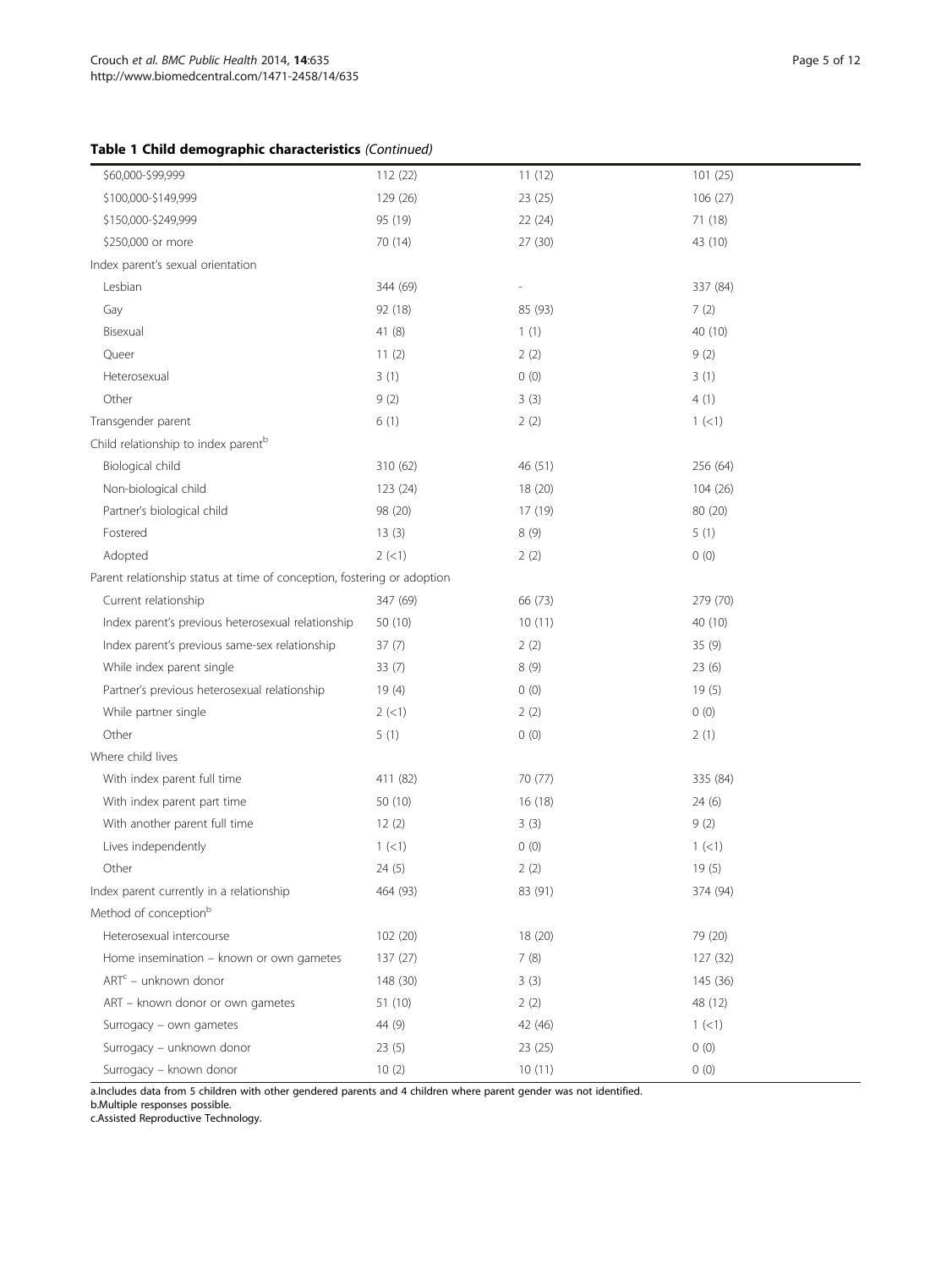<span id="page-5-0"></span>by the random sampling of an entire class at each year level in each school. Parents completed a paper version of the Authorised Australian Adaptation of the CHQ between July and November 1997 for a total of 5414 children (response 72%).

#### The victorian child health and wellbeing survey (VCHWS)

The VCHWS collected data on 5025 randomly selected Victorian children aged under 13 years by parent interview between February and May 2009 (response 75%) [[40\]](#page-10-0). Participants were recruited using random digit dialing and were stratified by geographical distribution. Data were collected via a computerised assisted telephone interview with only one child per household included in the survey. The Strengths and Difficulties Questionnaire formed one component of the survey.

Each of the scale scores for child health from the CHQ and SDQ were used as dependent variables in mixed effects linear regression models to compare the independent variable 'sample' (ACHESS data or HOYVS/ VCHWS normal population datasets), adjusting for sociodemographic characteristics as fixed effects predictors, while family clustering was included as a random effects predictor (see Table 2). The categorical binary variable 'sample' was included in the model with the ACHESS data allocated as 1 and either the HOYVS or VCHWS data allocated as 2 for each of the CHQ and SDQ. The output from the model, β, represents the difference between the ACHESS scale scores and either the HOYVS or VCHWS scale scores.

To determine whether there was an association between stigma and child health each of the scale scores from the CHQ, SDQ and ITQOL were used as dependent variables in mixed effects linear regression models with the BSS scale score as an independent continuous variable, again adjusting for socio-demographic characteristics as fixed effects predictors, with family clustering as a random effects predictor (see Table [3\)](#page-6-0). The output from the model, β, represents the change in each of the scale scores for every one point increase on the BSS scale.

Where appropriate, socio-demographic characteristics were dichotomised. Missing values were omitted and a significance level of 2-sided  $P < .05$  was used. Model assumptions of normality and equality of variance were supported by appropriate residual plots. All statistical analyses were performed using STATA version 12.0.

#### Ethics

All procedures were approved by The University of Melbourne Health Sciences Human Ethics Subcommittee, ethics ID number 1136875.1. All participants gave informed consent before taking part.

| Scale            |                           | $\beta$ (95% CI)             | P value |
|------------------|---------------------------|------------------------------|---------|
| CHQ <sup>a</sup> | Physical functioning      | $0.78$ ( $-1.79$ , $3.35$ )  | .55     |
|                  | Role-emotional/behavioral | $-1.22$ (-4.02, 1.57)        | .39     |
|                  | Role-physical             | $-0.89$ ( $-3.60$ , 1.81)    | .52     |
|                  | Bodily pain               | $-1.70$ (-4.60, 1.20)        | .25     |
|                  | General behavior          | 2.93 (0.35, 5.52)            | .03     |
|                  | Mental health             | $-0.85$ ( $-3.05$ , 1.35)    | .45     |
|                  | Self esteem               | $1.13$ ( $-1.56$ , $3.82$ )  | .41     |
|                  | General health            | 5.60 (2.69, 8.52)            | < 0.001 |
|                  | Parental impact-emotional | $0.16$ (-2.92, 3.24)         | .92     |
|                  | Parental impact-time      | $-1.45$ (-3.96, 1.05)        | .23     |
|                  | Family activities         | $0.38$ $(-3.22, 2.46)$       | .79     |
|                  | Family cohesion           | $6.01$ $(2.84, 9.17)$        | < .001  |
| SDQ <sup>b</sup> | Emotional symptoms        | $-0.02$ $(-0.23, 0.28)$      | .91     |
|                  | Conduct problems          | $-0.05$ ( $-0.29$ , 0.18,    | .65     |
|                  | Hyperactivity/inattention | $-0.10$ ( $-0.49$ , $0.29$ ) | .61     |
|                  | Peer problems             | $-0.01$ $(-0.27, 0.25)$      | .93     |
|                  | Prosocial                 | $-0.03$ $(-0.30, 0.24)$      | .83     |

<sup>a</sup>Children aged 5-18 years; adjusted for fixed effects predictors of child's gender, child's age, biological child, parent's age, parent's gender, parent's country of birth, in a relationship, parent's education, and parent's employment status, and the random effects predictor of family.

Total difficulties −0.20 (-1.05, 0.65) .65

<sup>b</sup>Children aged 4-12 years; adjusted for fixed effects predictors of child's gender, child's age, biological child, parent's age, in a relationship, parent's education, and household income, and the random effects predictor of family.

#### Results

Three hundred and ninety eligible parents made contact with the research team and 315 completed the survey (81%), only two of which used a paper survey. These parents provided data on 500 children.

### Family structure and socioeconomic context

The socio-demographic characteristics and family structures are summarised in Table [1.](#page-3-0) Ninety-one children (18%) had a male index parent, 400 (80%) had a female index parent and 5 (1%) had an other-gendered index parent. The majority of children were living in an inner metropolitan area (261, 52%). Most children were born in Australia (427, 85%), followed by India (36, 7%) and the USA (21, 4%). Fifty-six children (11%) spoke a language other than English at home. Overall, parents had completed high levels of education with almost three quarters of children having parents who had completed a tertiary education (365, 73%). Data from the Longitudinal Study of Australian Children suggests that 28.5% of mothers with 4-8 year old children have a tertiary education [[46\]](#page-11-0). Seventy-two children (79%) with a male

Table 2 Summary of scale score comparisons between the ACHESS and population data from the HOYVS (CHQ) and VCHWS (SDQ) using mixed effects multiple linear regression models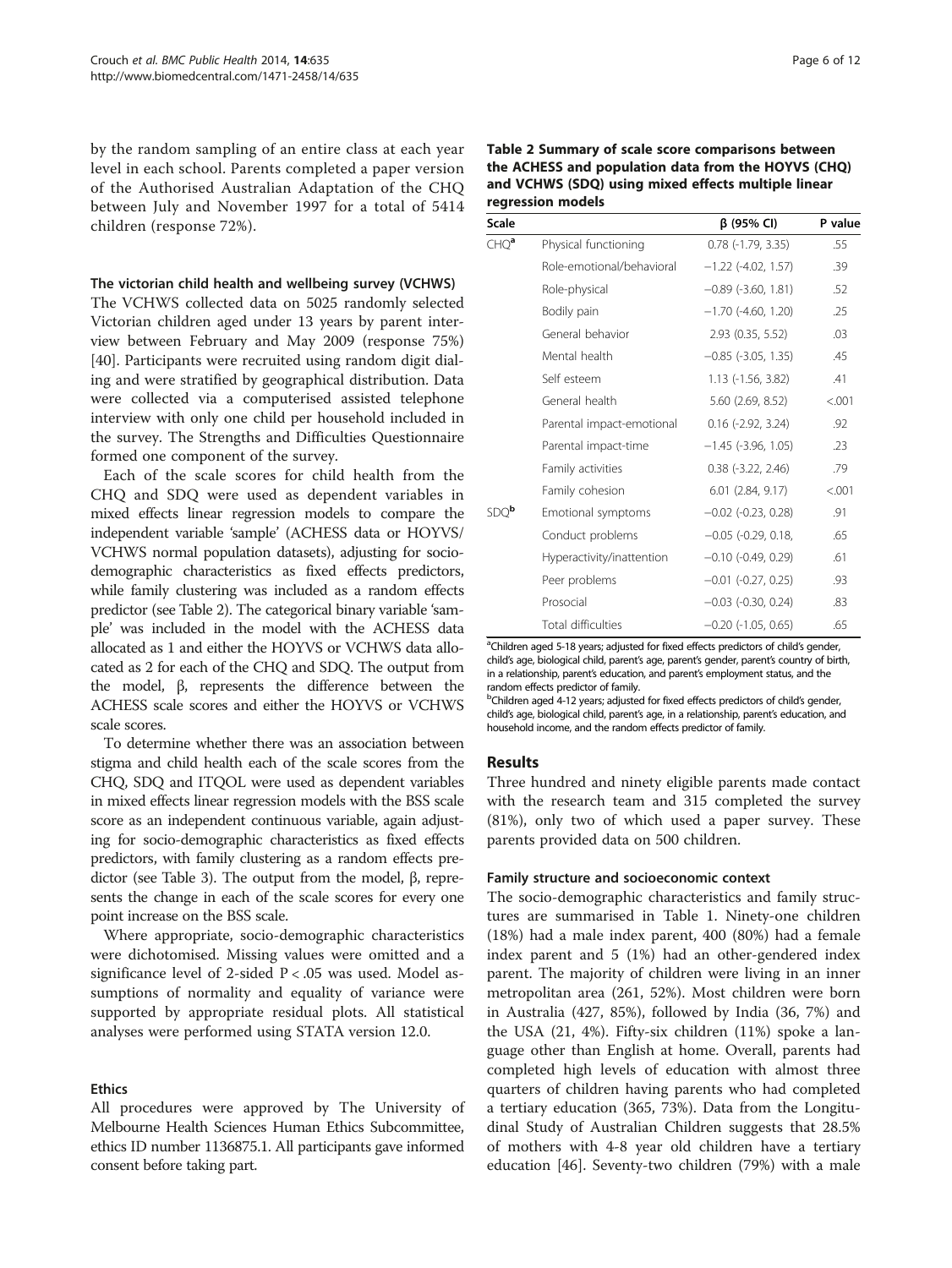<span id="page-6-0"></span>Table 3 Summary of the relationship between BSS score and child health scale scores from the ACHESS using miyed effects multiple linear regression models<sup>a</sup>

| Scale                     | $\beta$ (95% CI)              | P value |
|---------------------------|-------------------------------|---------|
| ITQOL (0-4 years)         |                               |         |
| Physical activity         | $-3.03$ ( $-5.86$ , $-0.21$ ) | .04     |
| Growth and development    | $-0.08$ ( $-3.24$ , $3.08$ )  | .96     |
| Bodily pain               | $-7.32$ (-15.07, 0.42)        | .06     |
| Temperament and mood      | $-2.21$ (-7.40, 2.98)         | .41     |
| General behavior          | $-8.33$ (-17.85, 1.19)        | .09     |
| Global behavior           | $-8.00$ (-17.45, 1.43)        | .10     |
| Behavior                  | $-5.07$ (-10.72, 0.58)        | .08     |
| Combined behavior         | $-6.35$ (-12.75, 0.06)        | .05     |
| General health            | $-4.76$ (-11.38, 1.87)        | .16     |
| Parental impact-emotional | $-3.38$ ( $-8.46$ , 1.71)     | .19     |
| Parental impact-time      | $-1.25$ (-6.32, 3.81)         | .63     |
| Family cohesion           | $-4.87$ (-12.27, 2.52)        | .20     |
| CHQ (5-17 years)          |                               |         |
| Physical functioning      | $-5.57$ (-14.07, 2.93)        | .20     |
| Role-emotional/behavioral | $-7.15$ (-15.56, 1.262)       | .10     |
| Role-physical             | $-1.34$ (-8.90, 6.21)         | .73     |
| Bodily pain               | $-2.60$ (-12.69, 7.50)        | .61     |
| General behavior          | $-4.87$ (-14.16, 4.42)        | .30     |
| Mental health             | $-10.45$ (-18.48, -2.42)      | .01     |
| Self esteem               | $-4.04$ (-15.93, 7.85)        | .51     |
| General health            | 2.54 (-7.72, 12.80)           | .63     |
| Parental impact-emotional | $-4.50$ (-13.88, 4.87)        | .35     |
| Parental impact-time      | $-0.20$ (-9.55, 9.15)         | .97     |
| Family activities         | $-7.98$ (-18.06, 2.10)        | .12     |
| Family cohesion           | $-9.82$ (-17.86, -1.78)       | .02     |
| SDQ (3-17 years)          |                               |         |
| Emotional symptoms        | 0.94(0.08, 1.81)              | .03     |
| Conduct problems          | $0.39$ ( $-0.41$ , $1.19$ )   | .34     |
| Hyperactivity-inattention | $0.69$ ( $-0.46$ , $1.83$ )   | .24     |
| Peer problems             | $-0.20$ (-1.02, 0.62)         | .63     |
| Prosocial behavior        | 0.76 (-0.19, 1.72)            | .12     |
| Total difficulties        | 1.84 (-0.74, 4.42)            | .16     |

<sup>a</sup>Data adjusted for fixed effects predictors of: parent in a relationship, parent gender, biological child, family formation (heterosexual sex, home

insemination, ART, surrogacy, unknown donor), relationship at conception, parent education, household income, parent age, and region, and the random effects predictor of family.

index parent lived in households with a high combined income (over AUD \$100,000), with around half of children with a female index parent living in such households (220, 55%). Median household income in Australia in 2011 was \$64,168 [[47\]](#page-11-0).

Most children were the biological child of the index parent or of the index parent's partner (408, 82%), with few children being fostered or adopted (15, 3%). More than two thirds of the children were born in the context of the current same-sex relationship (347, 69%), although a notable number of children were born in the context of a previous heterosexual relationship or when the parent was single (69, 14% and 33, 7% respectively). Four hundred and sixty-four (93%) children had parents who were currently in a relationship.

A comparison of key characteristics from the ACHESS with characteristics from the HOYVS and VCHWS normative datasets can be seen in Table [4](#page-7-0). The most striking difference is in parent education level where a much higher proportion of parents from the ACHESS have a tertiary education. Both the HOYVS and VCHWS data were collected from children in Victoria. Although the ACHESS sample provides information from children across Australia, almost half (48%) live in Victoria.

### Child health and wellbeing

Asthma was the most commonly reported medical condition for all children (63, 13%). For children aged 0-14 years old the prevalence was slightly lower at 11.6%. This compares with 10% of children in this age group across Australia (2007-2008) [[48\]](#page-11-0). The prevalence of medical conditions for children in the ACHESS is summarised in Table [5.](#page-7-0)

The proportion of children from the ACHESS who were fully immunised at ages 1, 2 and 5 remained constant at 93%. This compared with 92%, 93% and 89% respectively for all children in Australia (2011) [[48](#page-11-0)]. Eighty percent of children under the age of five years from the ACHESS were breastfed at some point. For children with a female index parent this figure was 96% and for children with a male index parent it was 22%. This compares to 90% of all Australian children who were initiated with breastfeeding (2010) [\[48](#page-11-0)]. The proportion of children under five years from the ACHESS who were still breastfeeding at four months was 33% (5% for children with a male index parent and 40% for children with a female index parent). This compares to 39% of children in the general population who were exclusively breastfeeding at 4 months [\[48](#page-11-0)].

The overall child health and wellbeing scores from the ITQOL, CHQ and SDQ for boys and girls from the ACHESS are presented in Table [6](#page-8-0). After adjusting for socio-demographic characteristics there were no differences in SDQ scale scores for children aged 4-12 years when compared to population data (Table [2\)](#page-5-0).

On the CHQ, after adjusting for socio-demographic characteristics, the overall mean score for general behaviour, general health and family cohesion was 3%, 6% and 6% higher respectively for children from the ACHESS compared to population data ( $β = 2.93$ , 95% CI = 0.35 to 5.52, P = .03;  $\beta$  = 5.60, 95% CI = 2.69 to 8.52, P = <.001;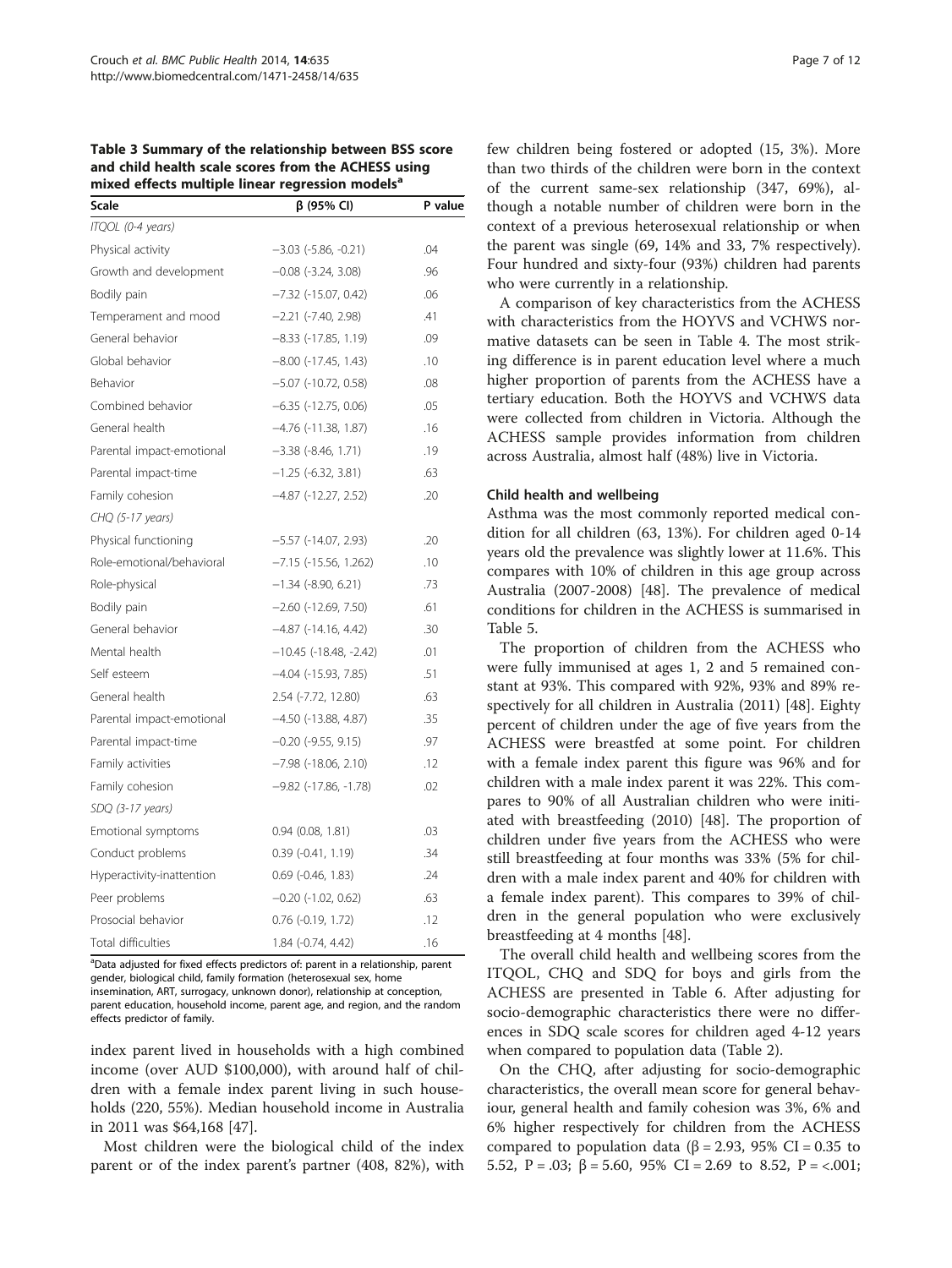<span id="page-7-0"></span>

| Table 4 Comparison of key sociodemographic characteristics for the ACHESS and CHQ/SDQ normative datasets |  |
|----------------------------------------------------------------------------------------------------------|--|
|----------------------------------------------------------------------------------------------------------|--|

|                                                  | CHQ (n)             |                     |                     | SDQ (n)       |  |
|--------------------------------------------------|---------------------|---------------------|---------------------|---------------|--|
|                                                  | <b>ACHESS (219)</b> | <b>HOYVS (5355)</b> | <b>ACHESS (213)</b> | SDQ (3404)    |  |
| Mean child age, years (SD)                       | 9.41(3.75)          | 11.08(3.53)         | 6.88(2.43)          | 8.15(2.64)    |  |
| Boys, n (%)                                      | 126 (58.06)         | 2727 (50.37)        | 114 (54.03)         | 1795 (52.73)  |  |
| Mean parent age, years (SD)                      | 42.43 (6.54)        | 39.82 (5.96)        | 41.07 (5.92)        | 40.13 (6.38)  |  |
| Parents with tertiary education, n (%)           | 149 (68.04)         | 1230 (22.97)        | 147 (69.34)         | 1,195 (35.18) |  |
| Household income <sup>1</sup> > \$100,000, n (%) | N/A                 | N/A                 | 170 (79.81)         | 1911 (61.57)  |  |
| Single parent family, n (%)                      | 18 (8.18)           | 709 (13.16)         | 11(5.16)            | 585 (17.19)   |  |

<sup>1</sup>Household income not collected in the HOYVS.

and  $\beta = 6.01$ , 95% CI = 2.84 to 9.17, P = <.001 respectively). There were no significant differences identified for other CHQ scales (Table [2](#page-5-0)).

#### Perceived stigma

For two thirds of children (333, 67%) parents reported perceived stigma on at least one item of the BSS. The mean score on the BSS for all children from the ACHESS was 1.25 (SD 0.28). Perceived stigma was associated with a worse score on the physical activity scale of the ITQOL  $(P = .04)$ , the mental health and family cohesion scales on the CHQ ( $P = .01$  and  $P = .02$ ), and the emotional symptoms scale on the SDQ  $(P = .03)$ . The combined behavior scale on the ITQOL also approached significance  $(P = .052)$  (Table [3\)](#page-6-0).

| Table 5 Prevalence of common childhood medical |
|------------------------------------------------|
| conditions in the ACHESS sample                |

| Condition           | <b>Number</b> | Prevalence |
|---------------------|---------------|------------|
| Asthma              | 63            | 12.7       |
| Dental              | 34            | 6.9        |
| Anxiety             | 30            | 6.1        |
| Allergies           | 29            | 5.9        |
| Attention           | 28            | 5.7        |
| Behavior            | 26            | 5.3        |
| Vision              | 20            | 4.1        |
| Learning            | 18            | 3.6        |
| Sleep               | 16            | 3.2        |
| Speech              | 15            | 3.1        |
| Development         | 11            | 2.2        |
| Orthopedic/joint    | 9             | 1.8        |
| Depression          | 8             | 1.6        |
| Chronic respiratory | 6             | 1.2        |
| Hearing             | 5             | 1.0        |
| <b>Diabetes</b>     | 0             | 0          |
| Epilepsy            | 0             | 0          |

# **Discussion**

This is the first study of child health in same-sex parented families in Australia and the largest study of its kind internationally, to date. As such it can be used to understand a broad range of families where at least one parent is same-sex attracted. The findings suggest that there is no evidence to support a difference in parentreported child health for most measures in these families when compared to children from population samples, which was also found with the previous smaller studies and those of lesbian families [\[4,18](#page-10-0)[,49](#page-11-0)]. The ACHESS makes a significant contribution to the literature as it succeeded in representing children being raised by same-sex attracted parents from a broader range of family contexts than studies previously. The recruitment of 91 children with male same-sex attracted parents allows for the first time a sample size large enough to enable analysis of child health and wellbeing that includes children growing up with at least one gay male parent. Eleven per cent of children in same-sex couple households had male parents when the Australian census measured in 2011 [\[1](#page-10-0)], and as this number grows it is necessary to better understand child health and wellbeing in this context.

Socio-demographically, the parent sample has a high level of education and income, relative to population median income [\[47](#page-11-0)], and normative samples. While there is evidence to suggest that maternal education in particular is related to improved child health [[50](#page-11-0)] it is not clear how this translates to same-sex families where the relationship between gender roles and parenting is less clear [\[30](#page-10-0)]. This difference in education and income must be considered however when viewing these results, even having adjusted for disparities in statistical analyses. Higher relative income in same-sex families is not surprising however, given that there is often a need to engage in costly and complex medical procedures in order to create a family where the parents are same-sex attracted. Children with male index parents are more commonly born through surrogacy arrangements. However, with commercial surrogacy illegal throughout Australia, and altruistic surrogacy poorly established, these arrangements often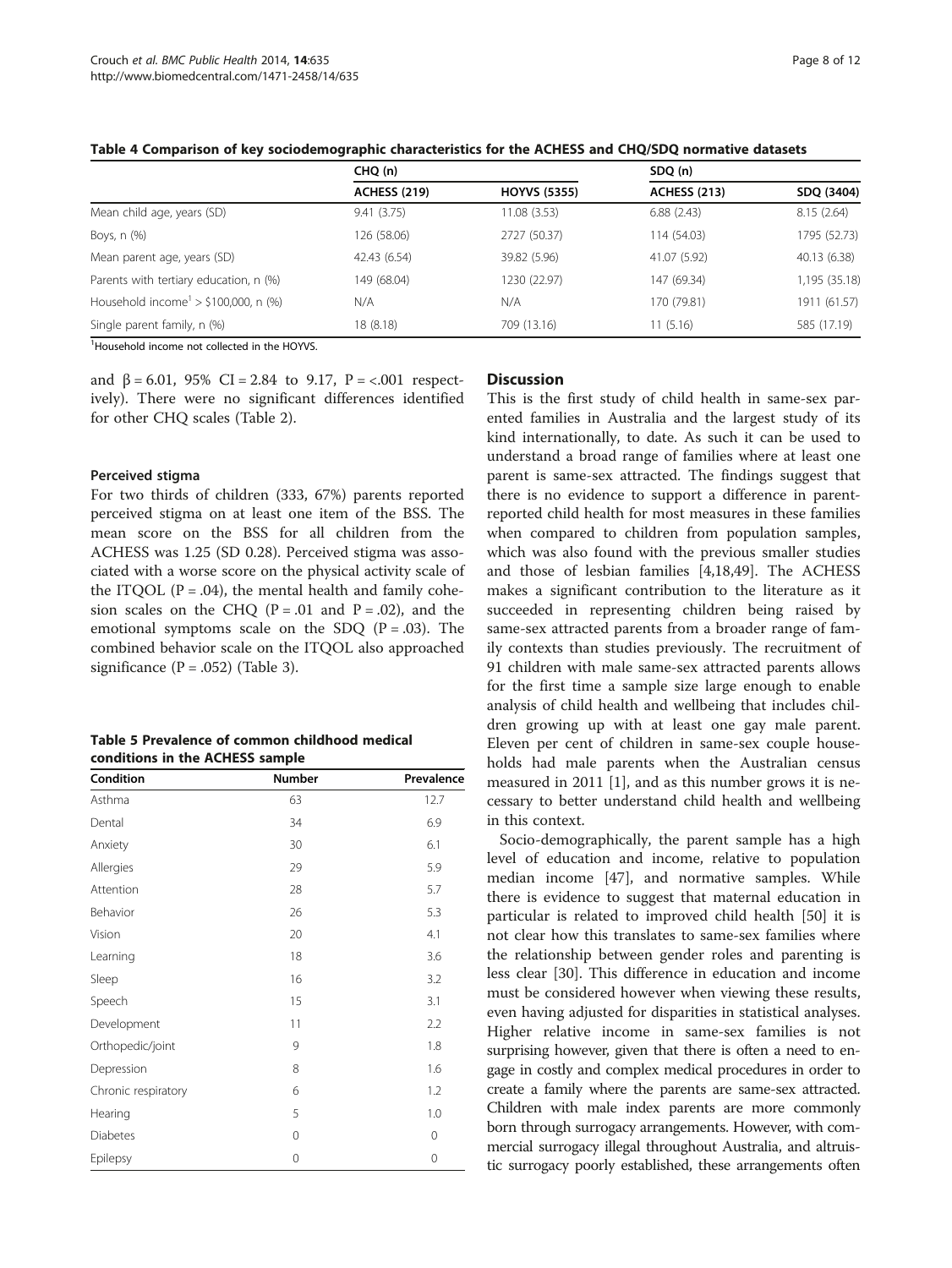<span id="page-8-0"></span>Table 6 Summary of the ACHESS scale scores (CHQ, ITQOL and SDQ) for boys and girls

| <b>Scale</b>              | Mean scale score (SD) |                 |  |
|---------------------------|-----------------------|-----------------|--|
|                           | <b>Boys</b>           | Girls           |  |
| ITQOL (0-4 years)         | $N = 112 - 138$       | $N = 104 - 138$ |  |
| Physical activity         | 98.26 (7.06)          | 97.90 (5.60)    |  |
| Growth and development    | 96.99 (7.95)          | 98.22 (5.53)    |  |
| Bodily pain               | 77.63 (17.05)         | 79.62 (16.06)   |  |
| Temperament and mood      | 80.83 (12.05)         | 83.06 (10.37)   |  |
| General behavior          | 77.08 (18.06)         | 74.98 (18.39)   |  |
| Global behavior           | 86.74 (18.39)         | 85.82 (18.24)   |  |
| Behavior                  | 80.45 (11.13)         | 82.19 (9.67)    |  |
| Combined behavior         | 79.81 (12.72)         | 79.93 (11.55)   |  |
| General health            | 82.56 (15.11)         | 85.01 (12.61)   |  |
| Parental impact-emotional | 88.74 (10.06)         | 90.56 (10.60)   |  |
| Parental impact-time      | 92.85 (12.15)         | 94.38 (9.98)    |  |
| Family cohesion           | 87.68 (17.22)         | 86.05 (17.62)   |  |
| CHQ (5-17 years)          | $N = 125 - 126$       | $N = 91 - 92$   |  |
| Physical functioning      | 96.34 (13.43)         | 94.26 (16.51)   |  |
| Role-emotional/behavioral | 91.27 (17.98)         | 96.01 (11.94)   |  |
| Role-physical             | 95.24 (14.43)         | 95.65 (14.17)   |  |
| Bodily pain               | 84.32 (17.34)         | 79.35 (18.62)   |  |
| General behavior          | 71.61 (17.79)         | 78.08 (15.11)   |  |
| Mental health             | 82.08 (15.95)         | 82.43 (14.00)   |  |
| Self esteem               | 80.09 (23.76)         | 86.68 (17.52)   |  |
| General health            | 83.36 (18.26)         | 85.82 (16.72)   |  |
| Parental impact-emotional | 80.20 (17.97)         | 82.47 (15.73)   |  |
| Parental impact-time      | 90.00 (15.55)         | 90.22 (15.26)   |  |
| Family activities         | 83.90 (20.44)         | 87.50 (14.23)   |  |
| Family cohesion           | 81.56 (19.39)         | 85.27 (14.85)   |  |
| SDQ (3-17 years)          | $N = 161$             | $N = 138$       |  |
| Emotional symptoms        | 1.66(2.00)            | 1.56(1.77)      |  |
| Conduct problems          | 1.60(1.64)            | 1.26(1.52)      |  |
| Hyperactivity-inattention | 3.38(2.51)            | 2.57 (2.30)     |  |
| Peer problems             | 1.61 (1.89)           | 1.20(1.38)      |  |
| Prosocial behavior        | 7.81 (2.07)           | 8.27 (1.86)     |  |
| Total difficulties        | 8.25 (5.98)           | 6.59(4.72)      |  |

take place overseas, and thus parents with lower incomes may be less likely to avail this method. This situation also explains the number of children with a male index parent who were born in the US and India, two of the more commonly accessed territories for this process. Further, despite the fact that Australia is yet to have legislated to ensure marriage equality it appears that family transitions in our sample of same-sex parent families are similar to the general population. For our sample over two thirds of children were born in the context of their parents' current relationship compared with 65-81% of children, depending on the age of the youngest child, for all families in Australia (2006-7) [\[51\]](#page-11-0).

Key child health promotion and illness prevention strategies appear to resonate well with our sample of same-sex parent families as seen by the rates of immunisation and breastfeeding. Despite the lack of an easy supply, a number of our male parents strove to ensure that their children receive some breast milk in early life, with a significant proportion of these children born via surrogacy (64%). This is usually achieved via surrogate milk donation and is an indication that same-sex male parents make efforts to support this health strategy for their children.

In comparing CHQ and SDQ scale scores from the ACHESS to population normative data it is possible to understand the multidimensional aspects of child health and wellbeing in a broader context. The three areas where statistically significant differences were seen are general behavior, general health and family cohesion. Population and clinical studies have demonstrated that there are socially and clinically meaningful differences of 5 points on the scales within the CHQ. The small difference seen between the ACHESS sample and the general population on the general behaviour domain was not observed with the behavioural components of the SDQ, which may be related to the origin and development of the two measures, where the CHQ is more related to functioning and the SDQ used as a screening tool. This is an important area for further exploration. The general health scale is a broad concept measured by a single item within the CHQ, however the size of difference is notable. Qualitative interviews accompanying this study might raise themes and issues to enable greater understanding of what could be influencing this finding, possibly related to improved communication via family cohesion. The results for family cohesion are significant. Previous research has suggested that same-sex attracted parents are much more likely to share household duties equally when compared to their heterosexual counterparts, and they make decisions about work/family balance based more on circumstance than preconceived gender-based ideals [\[30](#page-10-0)]. Individual suitability rather than societal convention is more likely therefore to inform parenting roles. This has the potential to engender greater family harmony in the long-term.

Whilst children with same-sex attracted parents from our sample demonstrate comparable health to other children across the population, it is clear that they, and their families, are experiencing stigma. Previous work has suggested that stigma and homophobia are related to problem behavior and conduct problems in children with same-sex attracted parents [\[17,33,18](#page-10-0)]. Our findings support and strengthen the idea that stigma related to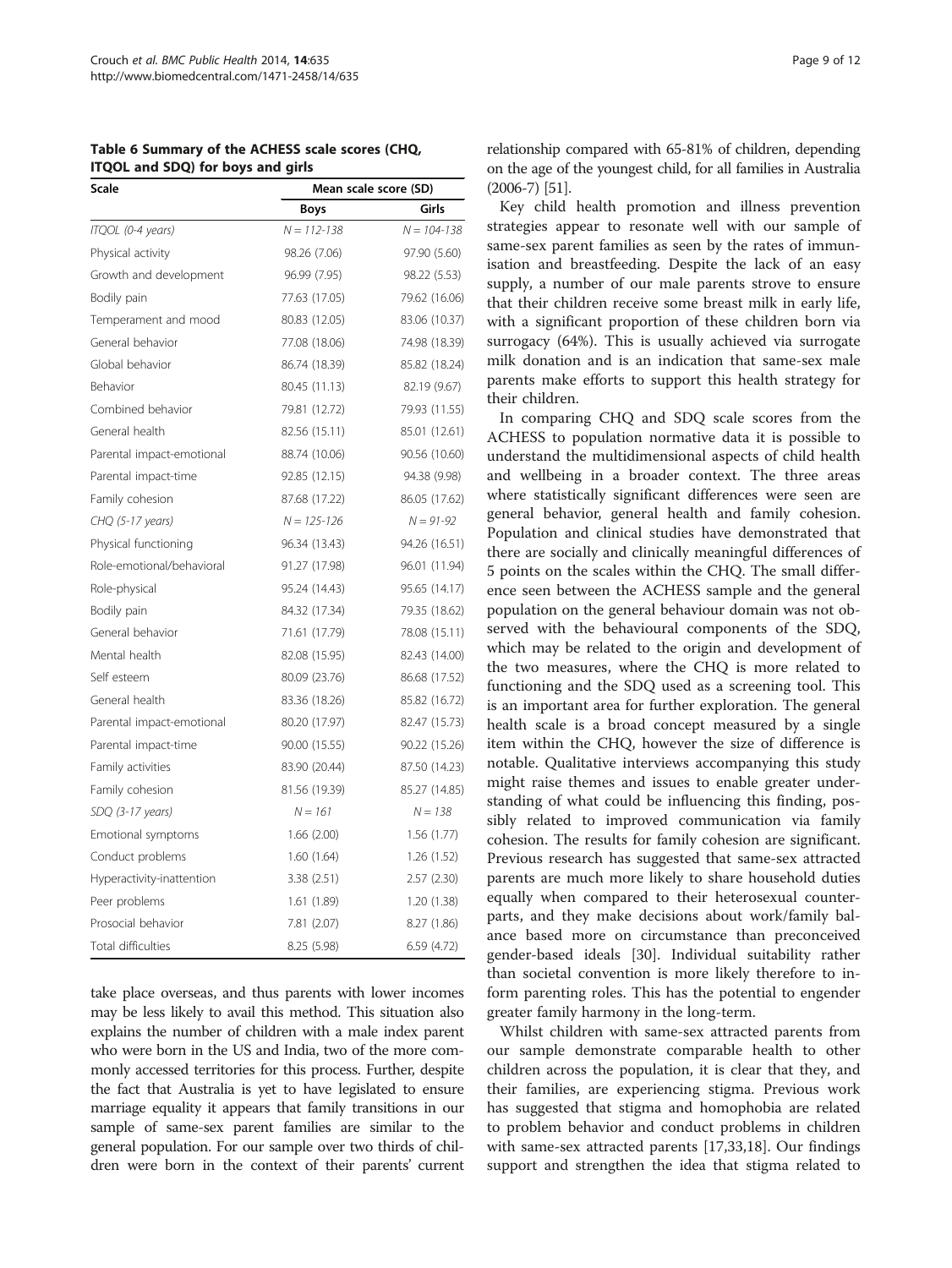parental sexual orientation is associated with a negative impact on child mental and emotional wellbeing. Other family contexts have seen similar associations between stigma and child mental health including race-based stigma in Aboriginal and Torres Strait Islander families, and social stigma in single-parent families [[52,53\]](#page-11-0). Stigma can be experienced in numerous social contexts, educational settings and healthcare environments. Lesbian parents in Australia have previously described the barriers they perceive when accessing healthcare services and often times have to choose a disclosure strategy to adopt when dealing with practitioners [\[25\]](#page-10-0). Instead of feeling accepted when seeking healthcare for their children this perceived stigma can lead to a sense of vulnerability where in fact healthcare services should "be a safe place for lesbians [and gay men] to authentically talk about their relationships with lovers, friends and family [\[54\]](#page-11-0)". If the negative impact of perceived stigma on child mental and emotional wellbeing is compounded in a healthcare environment, where parents do not feel free to discuss their family in its entirety, then the health ramifications for children will only be amplified.

### Limitations

Whilst the ACHESS is the largest study of its kind to date, the use of a convenience sample to access the highest number of participants needed to be worked through carefully as there are no current options to access data through regular population surveys or administrative datasets. Every effort was made to recruit a representative sample [[35\]](#page-10-0), and from the limited data available about same-sex parent families it appears that the ACHESS sample does reflect the general context of these families in contemporary Australia [\[37\]](#page-10-0). The selfselection of our convenience sample has the potential to introduce bias that could distort results. It is clear that the families from the ACHESS are earning more and are better educated than the general population. This has in part been allowed for in the statistical analysis by incorporating numerous control variables that are recognised to have an impact on child health outcomes but the results should be read with these differences in mind. If systematic bias was at play however, it would be anticipated that all outcome variables would demonstrate higher scores across the sample. As it is, only three key variables on the CHQ demonstrated significant difference, and none of the scale scores from the SDQ. Whether there are real differences between the ACHESS sample and the normative population or not, it is clear that there are aspects at play in our sample of same-sex families that allow improved outcomes in general behavior, general health, and in particular family cohesion.

Parent-report of child health also has its limitations. While parents are not able to fully understand the lived experience of their children's health in all aspects of life it is possible to draw inferences from the data that they represent. In particular comparisons with population normative data are valid given that parent-report was used in both contexts. There is no evidence to suggest that any group of parents would systematically respond in a particular way on any given scale, however this cannot be discounted entirely. Future research will report on child-reported measures of health, as well as a contextual analysis of qualitative data drawn from family interviews, in order to draw out any bias that parental reporting might have.

# **Conclusions**

This study demonstrates that children with same-sex attracted parents in Australia are being raised in a diverse range of family types. These children are faring well on most measures of child health and wellbeing, and demonstrate higher levels of family cohesion than population samples. Perceived stigma is experienced by children with same-sex attracted parents, which is an issue that requires attention in all settings. In particular this is of importance to healthcare services, where parents seek assistance for their own physical and mental health, as well as that of their children. As perceived stigma already has a negative impact on mental and emotional wellbeing, negative experiences in healthcare settings will serve to exacerbate any problems that these children, and their families, might face. Future work should further explore the ways in which stigma affects the mental health of children with same-sex attracted parents and in particular ways in which these children can be protected from experiences of discrimination. Same-sex families are becoming increasingly visible globally. These results from Australia provide important epidemiological data across health, wellbeing, morbidity and perceived stigma of children with same-sex attracted parents, and an essential contemporary contribution to the current policy-research interface.

#### Abbreviations

ACHESS: The Australian Study of Child Health in Same-Sex Families; CHQ: Child Health Questionnaire; ITQOL: Infant Toddler Quality of Life Survey; SDQ: Strengths and Difficulties Questionnaire; BSS: Bos Stigmatization Scale; HOYVS: Health of Young Victorians Survey; VCHWS: Victorian Child Health and Wellbeing Survey.

#### Competing interests

The authors declare that they have no competing interests

#### Authors' contributions

SRC initiated the project, designed the survey instrument, implemented the survey, monitored data collection for the survey, developed the statistical analysis plan, cleaned and analysed the data, and drafted and revised the paper. He is guarantor. EW designed the survey instrument, monitored data collection for the survey, revised the paper, and supervised SRC. RM designed the survey instrument, monitored data collection for the survey, revised the paper, and supervised SRC. JP designed the survey instrument, and revised the paper. ED designed the survey, analysed the data, and revised the paper. All authors, external and internal, had full access to all the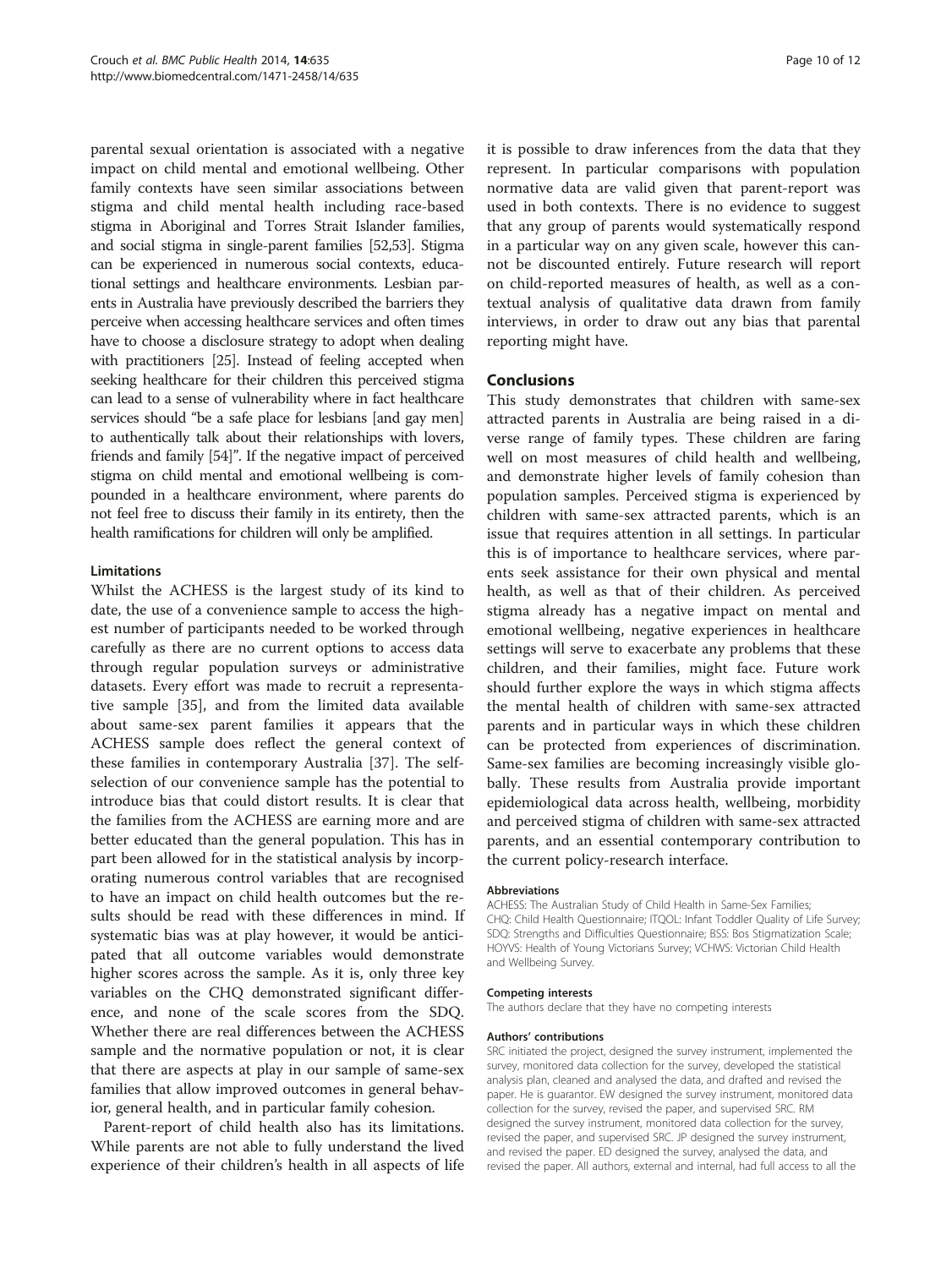<span id="page-10-0"></span>data (including statistical reports and tables) in the study and take responsibility for the integrity of the data and the accuracy of the data analysis. All authors read and approved the final manuscript.

#### Acknowledgements

We are grateful to Sandy Clarke PhD AStat of the Statistical Consulting Centre, The University of Melbourne, for her statistical guidance. We thank Rodney Chiang-Cruise of Gay Dads Australia for his guidance on community engagement. This work could not have been conducted without the support of Vanessa Ho from the Department of General Practice, The University of Melbourne who provided technical support for the online survey. This work was funded by an Australian Government National Health and Medical Research Council Postgraduate Scholarship.

#### Author details

<sup>1</sup>The Jack Brockhoff Child Health and Wellbeing Program, The Melbourne School of Population and Global Health, The University of Melbourne, Carlton, Victoria, Australia. <sup>2</sup>The Department of General Practice, The University of Melbourne, Carlton, Victoria, Australia. <sup>3</sup>The Bouverie Centre, La Trobe University, Brunswick, Victoria, Australia.

#### Received: 13 February 2014 Accepted: 19 June 2014 Published: 21 June 2014

#### References

- 1. Same-sex couple families. [http://www.abs.gov.au/ausstats/abs@.nsf/](http://www.abs.gov.au/ausstats/abs@.nsf/Lookup/2071.0main+features852012-2013) [Lookup/2071.0main+features852012-2013.](http://www.abs.gov.au/ausstats/abs@.nsf/Lookup/2071.0main+features852012-2013)
- Trewin D: 2005 Year Book Australia. Canberra: Australian Bureau of Statistics; 2005.
- 3. Leonard W, Pitts M, Mitchell A, Lyons A, Smith A, Patel S, Couch M, Barrett A: Private Lives 2: the Second National Survey of the Health and Wellbeing of Gay, Lesbian, Bisexual and Transgender (GLBT) Australians. Melbourne: The Australian Research Centre in Sex, Health & Society, La Trobe University; 2012.
- 4. Bos HMW, Van Balen F, Van Den Boom DC: Lesbian families and family functioning: an overview. Patient Educ Couns 2005, 59:263–275.
- 5. Perrin EC, Hagan JF Jr, Coleman WL, Foy JM, Goldson E, Howard BJ, Navarro A, Tanner JL, Tolmas HC: Technical report: coparent or second-parent adoption by same-sex parents. Pediatr 2002, 109:341-344.
- 6. Tasker F: Children in lesbian-led families: a review. Clin Child Psychol Psychiatry 1999, 4:153–166.
- Stacey J, Biblarz T: (How) does the sexual orientation of parents matter? Am Soc Rev 2001, 66:159–183.
- 8. Kuvalanka KA, Teper B, Morrison OA: COLAGE: providing community, education, leadership, and advocacy by and for children of GLBT parents. J GLBT Fam Stud 2006, 2:71–92.
- Anderssen N, Amlie C, Ytter EA: Outcomes for children with lesbian or gay parents. A review of studies from 1978 to 2000. Scand J Psychol 2002, 43:335–351.
- 10. Clarke V, Kitzinger C, Potter J: 'Kids are just cruel anyway': lesbian and gay parents' talk about homophobic bullying. Brit J Soc Psychol 2004, 43:531–550.
- 11. Fairtlough A: Growing up with a lesbian or gay parent: young people's perspectives. Health Soc Care Community 2008, 16:521–528.
- 12. Fitzgerald B: Children of lesbian and gay parents: a review of the literature. Marriage Fam Rev 1999, 29:57–75.
- 13. Heineman TV: A boy and two mothers: new variations on an old theme or a new story of triangulation? Beginning thoughts on the psychosexual development of children in nontraditional families. Psychoanal Psychol 2004, 21:99–115.
- 14. Pawelski JG, Perrin EC, Foy JM, Allen CE, Crawford JE, Del Monte M, Kaufman M, Klein JD, Smithi K, Springer S, Tanner JL, Vickers DL: The effects of marriage, civil union, and domestic partnership laws on the health and well-being of children. Pediatr 2006, 118:349-364.
- 15. Rimalower L, Caty C: The mamas and the papas: the invisible diversity of families with same-sex parents in the United States. Sex Educ 2009, 9:17–32.
- 16. Bos H, Gartrell N: Adolescents of the USA national longitudinal lesbian family study: can family characteristics counteract the negative effects of stigmatization? Fam Process 2010, 49:559-572.
- 17. Bos HMW, Gartrell NK, van Balen F, Peyser H, Sandfort TGM: Children in planned lesbian families: a cross-cultural comparison between the United States and the Netherlands. Am J Orthopsychiatry 2008, 78:211-219.
- 18. Bos HMW, van Balen F, van den Boom DC, Sandfort TGM: Minority stress, experience of parenthood and child adjustment in lesbian families. J Reprod Infant Psychol 2004, 22:291–304.
- 19. Gershon TD, Tschann JM, Jemerin JM: Stigmatization, self-esteem, and coping among the adolescent children of lesbian mothers. J Adolesc Health 1999, 24:437–445.
- 20. Javaid GA: The children of homosexual and heterosexual single mothers. Child Psychiatry Hum Dev 1993, 23:235–248.
- 21. Va Ray RG: School experiences of the children of lesbian and gay parents. Fam Matters 2001, 59:7.
- Tasker F, Golombok S: Adults raised as children in lesbian families. Am J Orthopsychiatry 1995, 65:203-215.
- 23. Gartrell N, Rodas C, Deck A, Peyser H, Banks A: The national Lesbian family study: 4. Interviews with the 10-year-old children. Am J Orthopsychiatry 2005, 75:518–524.
- 24. Schmied V, Donovan J, Kruske S, Kemp L, Homer C, Fowler C: Commonalities and challenges: a review of Australian state and territory maternity and child health policies. Contemp Nurse 2011,  $40.106 - 117$
- 25. McNair R, Brown R, Perlesz A, Lindsay J, De Vaus D, Pitts M: Lesbian parents negotiating the health care system in Australia. Health Care Women Int 2008, 29:91–114.
- 26. Brewaeys A, Van Hall EV: Lesbian motherhood: the impact on child development and family functioning. J Psychosom Obstet Gynaecol 1997, 18:1–16.
- 27. Chan RW, Brooks RC, Raboy B, Patterson CJ: Division of labor among lesbian and heterosexual parents: associations with children's adjustment. J Fam Psychol 1998, 12:402-419.
- Flaks DK, Ficher I, Masterpasqua F, Joseph G: Lesbians choosing motherhood: a comparative study of lesbian and heterosexual parents and their children. Dev Psychol 1995, 31:105-114.
- 29. Golombok S, Tasker F, Murray C: Children raised in fatherless families from infancy: family relationships and the socioemotional development of children of lesbian and single heterosexual mothers. J Child Psychol Psychiatry 1997, 38:783–791.
- 30. Perlesz A, Power J, Brown R, McNair R, Schofield M, Pitts M, Barrett A, Bickerdike A: Organising work and home in same-sex parented families: findings from the work love play study. Aust  $N Z J F a m$  Therapy 2010, 31:374–391.
- 31. Biblarz TJ, Stacey J: How does the gender of parents matter? J Marriage Fam 2010, 72:3–22.
- 32. Cameron P: Gay fathers' effects on children: a review. Psychol Rep 2009, 104:649–659.
- 33. Bos HHMW: Planned gay father families in kinship arrangements. Aust N Z J Fam Therapy 2010, 31:356–371.
- 34. Dempsey D: Same-Sex Parented Families in Australia. 2013.
- 35. Crouch S, Waters EB, McNair R, Power J, Davis E, van Mourik L: Triumphs and challenges in recruiting same-sex parent families. Aust  $N Z J$  Public Health 2014, 38:37–38.
- 36. Wainright JL, Russell ST, Patterson CJ: Psychosocial adjustment, school outcomes, and romantic relationships of adolescents with same-sex parents. Child Dev 2004, 75:1886–1898.
- 37. Crouch S, McNair R, Waters EB, Power J: What makes a same-sex parented family? Med J Aust 2013, 199:94-96.
- 38. Crouch SR, Waters E, McNair R, Power J, Davis E: ACHESS–the Australian study of child health in same-sex families: background research, design and methodology. BMC Public Health 2012, 12:646.
- 39. Waters E, Salmon L, Wake M: The parent-form child health questionnaire in Australia: comparison of reliability, validity, structure, and norms. J Pediatr Psychol 2000, 25:381–391.
- 40. Data Outcomes and Evaluation Division: Preliminary Findings: 2009 Victorian Child Health and Wellbeing Survey. Melbourne: Department of Education and Early Childhood Development; 2009.
- 41. Davis E, Waters E, Wake M, Goldfeld S, Williams J, Mehmet-Radji O, Oberklaid F: Population health and wellbeing: identifying priority areas for Victorian children. Aust New Zealand Health Policy 2005, 2:16.
- 42. Power JJ, Perlesz A, Schofield MJ, Pitts MK, Brown R, McNair R, Barrett A, Bickerdike A: Understanding resilience in same-sex parented families: the work, love, play study. BMC Public Health 2010, 10:115.
- 43. Landgraf JM, Abetz L, Ware JA: The CHQ User's Manual. Firstth edition. Boston, MA: The Health Institute, New England Medical Center; 1996.